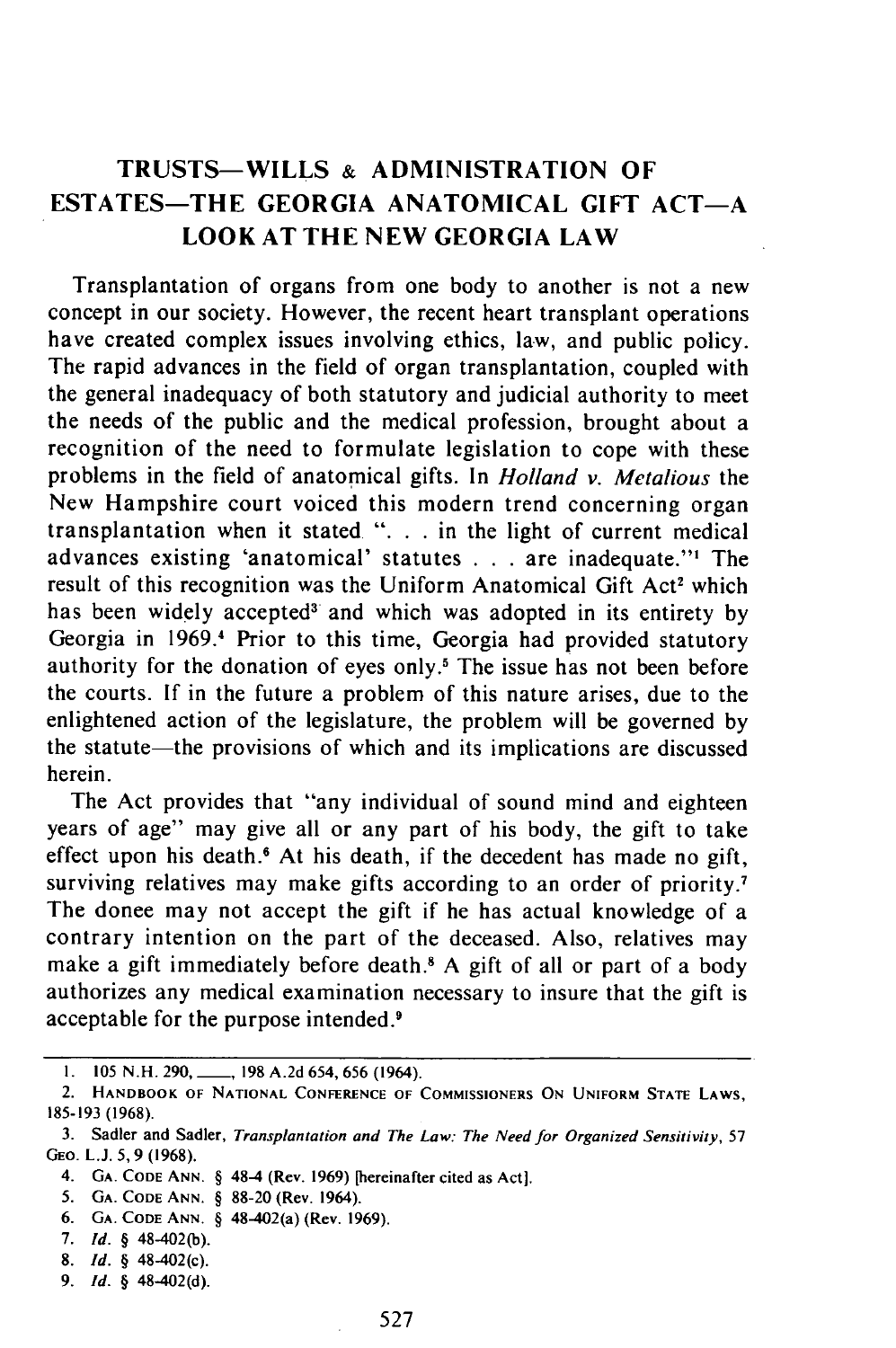Any hospital, surgeon, or physician may become a donee for the purposes of "advancement of medical or dental education, research, advancement of medical or dental science, therapy or transplantation."<sup>10</sup> In addition, any specified individual may receive the gift for "therapy or transplantation needed by him.""

Gifts may be made by will and become effective upon the death of the testator without waiting for probate. Even if the gift is later found to be invalid, the extent to which it has been acted upon in "good faith" is still effective.<sup>12</sup> The Act also provides that the gift may be made by an instrument other than a will. A card, signed by the donor in the presence of two witnesses, would be a valid instrument. The requirement of delivery of the document during the donor's lifetime is specifically waived.<sup>13</sup> While this elimination of the necessity of delivery does away with such rigid formality, it does not assure that the authorization will be effectual. May not it be a matter of practical necessity to have such a delivery requirement?"

The gift may be made to a specified donee or without specifying a donee. In the case of the latter, the attending physician may act as the donee in accepting the gift. However, the physician who acts as a donee is prohibited from taking part in any transplantation operation.<sup>15</sup> The Act does permit the donor to designate the physician to carry out the operation.<sup>16</sup> Any relative who makes a gift, as allowed in GA. CODE ANN. § 48-402(b), must do so in writing or if it is done by telephone, it must be recorded. $17$ 

The donor may ammend or revoke the gift in a number of ways.<sup>18</sup> If the gift was made by will, the will may be revoked. The donor may also revoke by an oral statement made in the presence of two witnesses and communicated to the donee, or an oral statement made during a terminal illness to the attending physician.

The donee may accept or reject the gift. If the donee accepts the entire body as the gift, he may, following the terms of the gift, authorize funeral services. If the gift is a part of the body, it is the

14. Good discussion of this is found in Jinks, *California's Response To The Problems* of *Procuring Human Remains For Transplantation,* **57 CAL.** L. REv. **671,** 674 **(1969).**

**15. GA. CODE ANN.** § 48-404(c) (Rev. **1969).**

- **16.** *Id.* § 48-404(d).
- **17. Id.** § 48-404(e).
- **18. Id.** § 48-406.
- **19.** *Id.* § 48-406(a).

**<sup>10.</sup>** *Id.* § 48-403(1).

**<sup>11.</sup>** *Id. §* 48-403(4).

<sup>12.</sup> *Id. §* 48-404(a).

<sup>13.</sup> *Id. §* 48-405.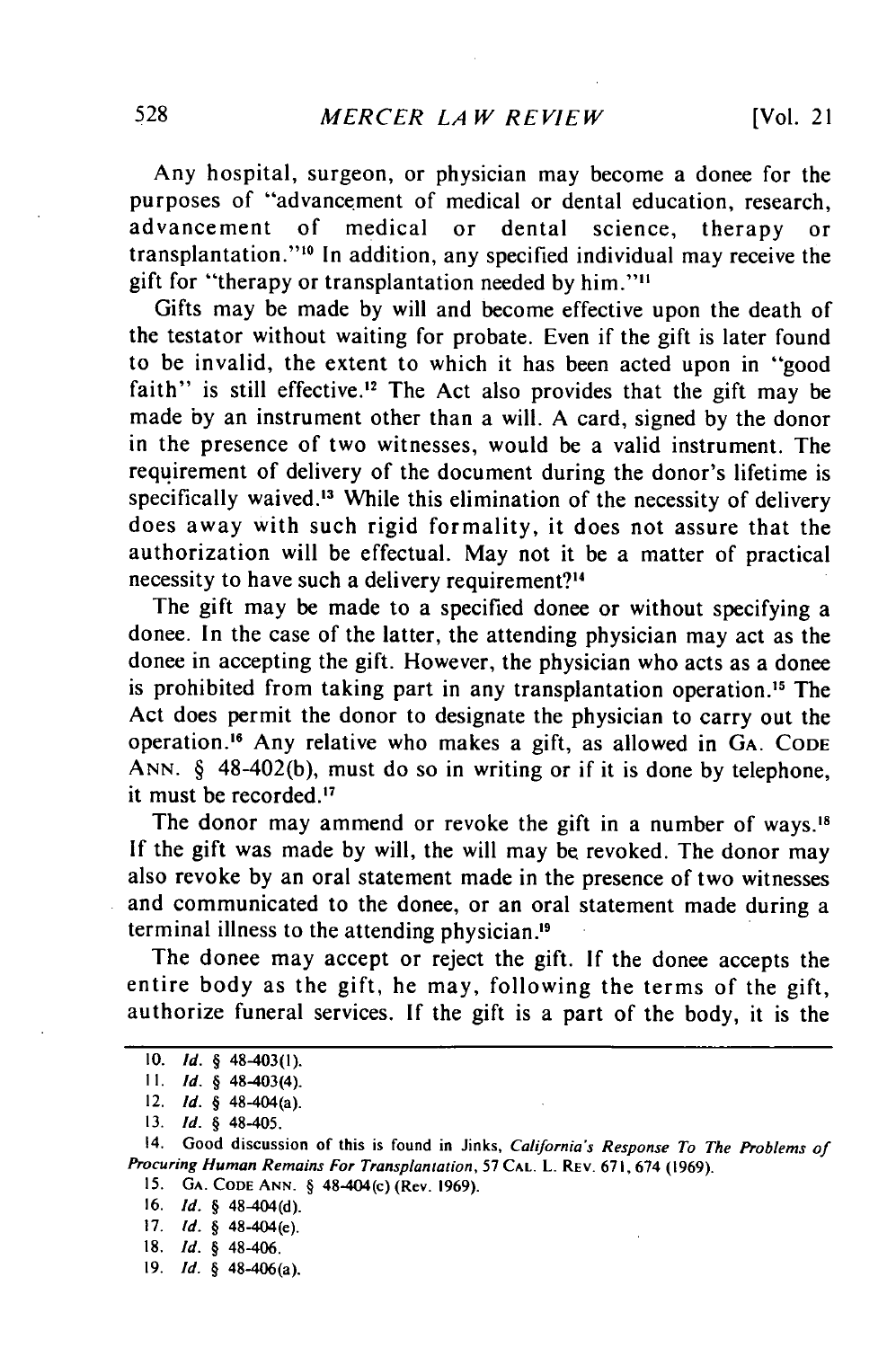donee's obligation to see that the part is removed without unnecessary mutilation. After removal of the part, possession of the remainder reverts to those entitled to it for burial.<sup>20</sup>

The donee-physician is specifically protected from civil liability in Georgia if he acts "in good faith in accord with the terms of this Chapter **. "... 21**

One of the most important provisions in the Act is the one which provides that the attending physician is to determine the time of death. This attending physician shall not take part in any transplantation of organs from the deceased.<sup>22</sup> No attempt is made to define the point in time at which life is terminated. While many people feel that a statutory definition of death is impractical, $23$  there does seem to be a definite need for some concrete guidelines to be followed in the determination of the time of death.

## THE **CONCEPT** OF **DEATH**

Historically, neither the medical nor the legal definition of death has been characterized by any uniformity or scientific exactness. The question of determining the time of death traditionally has been left to the medical profession. The classical definition of death as being manifested by the absence of cardio-respiratory activity is under considerable attack from surgeons who claim that such requirements unnecessarily inhibit full use of transplantable tissue. There are two major arguments for establishing new criteria in the determination of death. First, the improved resuscitative equipment and techniques along with improved life support measures have led to increased efforts to save those who are desperately injured. Second, obsolete criteria for the determination of death can lead to controversy in obtaining organs for transplantation.

Diagnosis of death as manifested by the absence of heart beat and respiration may be adequate in most medical proceedings, but not in sophisticated transplantation surgery. Biologically, death is a

<sup>20.</sup> *Id.* § 48-407(a).

<sup>21.</sup> *Id.* § 48-407(c).

<sup>22.</sup> *Id.* § 48-407(b).

**<sup>23.</sup>** The Comment to Section **7** of the Uniform Anatomical Gift Act takes this position. Also in agreement: Dr. Adrian Kantrowitz, director of surgery at Maimonida Medical Hospital in New York, who testified before the New York Commission on Transplantation that he was against any statutory definition of death. He hoped lawyers would not get too deeply involved in the issue, because they might "mess things up." Sommer, Additional Thoughts On Legal Problems of *Heart Transplantation,* 41 N.Y. **ST.** B.J. **196,** 200-201 **(1969).**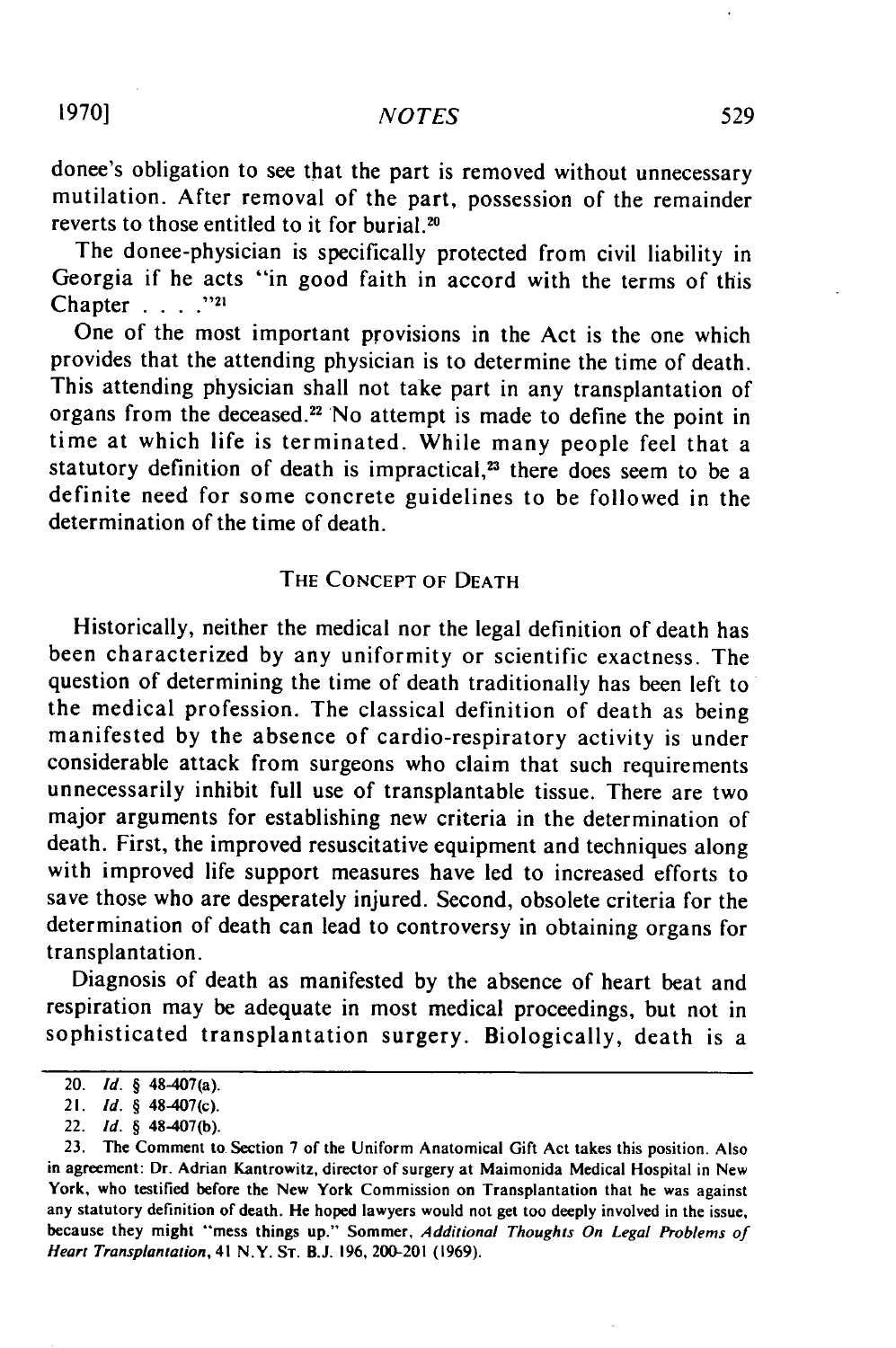continuous process, beginning at the cellular level, progressing to include tissue, then organs and organ systems and finally terminating in the cessation of the life process in the entire organism as a whole. However, the medical profession is not interested in preserving merely isolated cells or even tissues or organs, but the whole organism.<sup>24</sup>

The human organism is an integrated personality, dependent upon the coordinated activities of the brain, heart, lungs and kidney for the maintenance of life. Critical damage to any one of these will almost instantly interfere with the action of the others. The most vulnerable of all man's organs is the brain. Interference with the blood flow to the brain will cause unconsciousness within ten seconds and regular breathing movements will cease within one minute. Irreversible damage, with death of the brain cells begins within five minutes in the cortext of the brain and within five minutes in the remaining parts thereof. With the development of life support techniques, the unconditional interplay between circulation, respiration, and brain activity has been replaced by a machine.<sup>25</sup> Logical arguments are now being made to use the death of the brain as the criterion for determining death.

Several new definitions of death have been proposed, all very similar, and all based on neurological criteria. One of the new definitions is cerebral death. Its criteria are: **(1)** no reflexes or spontaneous breathing; (2) no clinical or EEG response to noise or pinch; (3) repetition of above twenty-four hours and forty-eight hours later. This neurological triad, no reflexes, no spontaneous breathing and a flat isoelectric EEG repeated twenty-four hours later appears to be gaining support.<sup>26</sup> Probably the best definition put forward to date is the concept of irreversible coma drawn up by the Ad Hoc Committee of Harvard Medical School to Examine the Definition of Brain Death.<sup>27</sup> The patient in this state is in a deep coma characterized by:

**(1)** *Unreceptivity and Unresponsitivity-the* patient is totally unaware of any externally applied stimuli and inner need. There is complete unresponsitivity. Even the most intensely painful stimuli evoke no vocal or other response, not even a groan, withdrawal of a limb, or increase in respiration.

<sup>24.</sup> **Brickman,** Medico-Legal Problems *With The* Question of Death, 5 **CAL.** WEST. L. REV. 110,116 (1968).

**<sup>25.</sup>** Biorck, When Is Death?, **1968** Wis. L. REv. 484, 493.

**<sup>26.</sup>** Corday, Life-Death In Heart Transplantation, 55 **A.B.A.J. 629, 630 (1969).**

<sup>27.</sup> **Ad Hoc** Committee of Harvard Medical School to Examine Definition of Brain Death, **205 J.A.M.A. 337, 338-340 (1968).**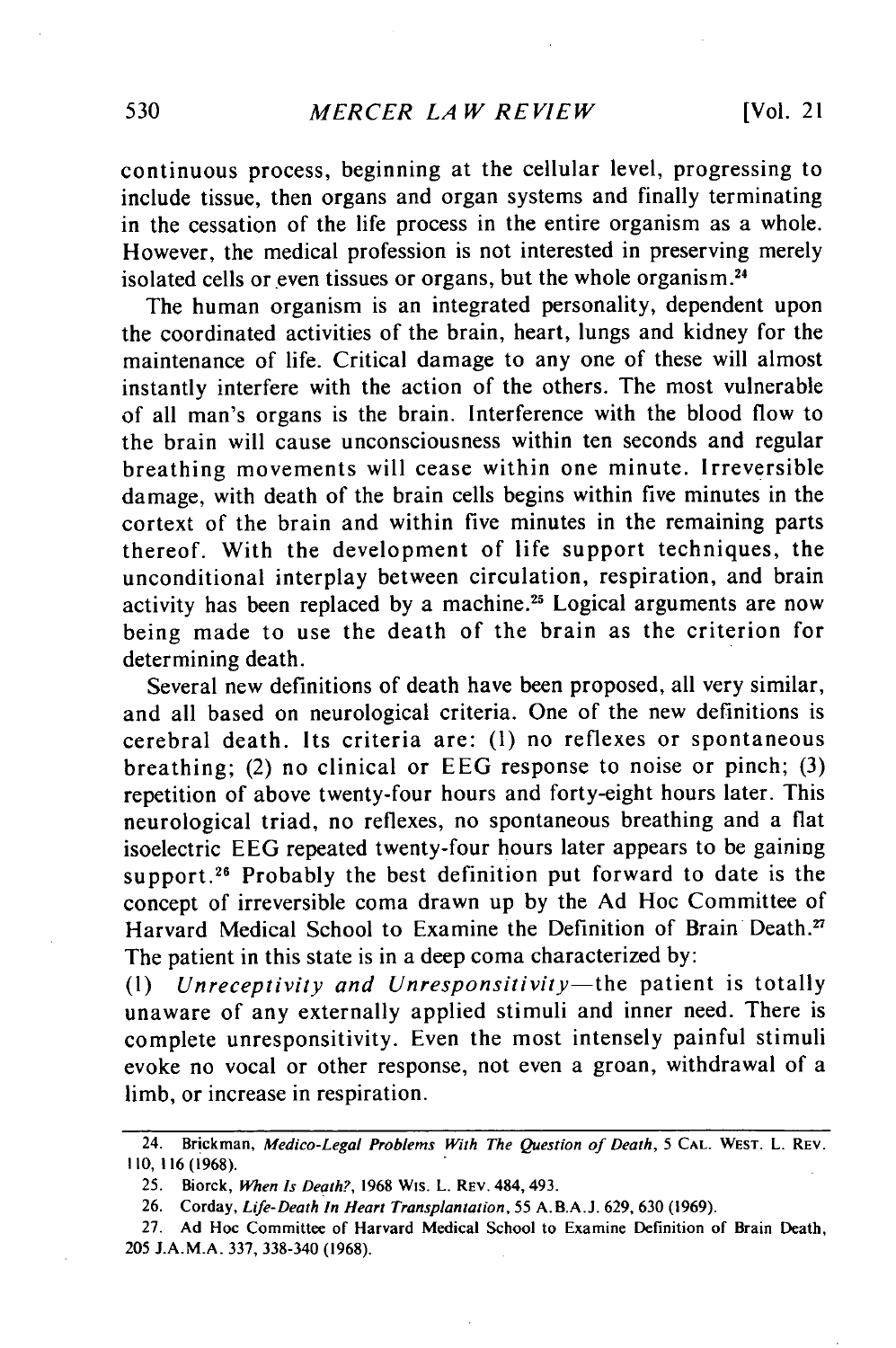(2) *No Wovements or Breathing-absence* 6f spontaneous breathing. After the patient has been placed on a mechanical respirator, the total absence of spontaneous breathing may be established by turning off the respirator for three minutes and observing whether there is any effort on the part of the subject of breathing spontaneously.

(3) *No* Reflexes-extinction of central nervous system activity as evidenced by the absence of elicitable reflexes. The pupil of the eye is dialated and fixed and will not respond to a direct source of bright light. Even when irrigated with ice water there is a lack of ocular movement. Swallowing is also absent.

(4) *Flat Electroencephlagram* (EEG)-used as confirmatory data. Basically, the EEG is a device used by physicians to determine electrical impulses of the nervous system. A flat EEG is indicative of a lack of spontaneous neurological activity.

Both the legal and medical professions are in need of an analysis such as that which the irreversible coma provides. At present the law of the fifty states and that of the federal courts treats the question of human death as a question of fact to be decided in each case. The Supreme Court of Arkansas in a leading case in point used the dictionary definition of death:

Death is cessation of life; the ceasing to exist; defined by physicians as total stoppage of the circulation of the blood, and a cessation of the animal and vital functions consequent thereon, such as respiration, pulsation, etc.<sup>28</sup>

Examining the medical approach as distinguished from the legal approach to the problem, the main principle upon which transplantation as a form of treatment is based is that of replacement. In a situation where the disease is confined to one part of the body and that part of the body is damaged beyond repair, restoration of-health depends upon some form of replacement of that part. There are three general categories of replacement: first, the functional replacement, such as injection of insulin for a patient with diabetes due to a disease of the pancreas; second, replacement in the form of an artificial device such as an artificial limb or pacemaker of the heart; third, replacement of artificial entire vital organ such as an artificial kidney. <sup>29</sup> Transplantation of tissues and organs falls in the third category.<sup>30</sup>

<sup>28.</sup> Smith v. Smith, 229 Ark. 579, 317 S.W.2d 275, 279 (1958), quoting from Black's Law Dictionary (4th ed. 1951).

<sup>29.</sup> An excellent article dealing with the use of artificial kidneys and the transplantation of kidneys is Sanders and Dukeminier, Medical *Advance and Legal Lag: Hemodialysis and Kidney Transplantation,* 15 U.C.L.A. L. REV. 357 (1968). Many of its conclusions are applicable to the transplantation of other organs.

<sup>30.</sup> Stickel, Organ Transplantation In Medical and Legal Perspective, 32 **LAW & CONTEMP. PROB.** 597 (1967).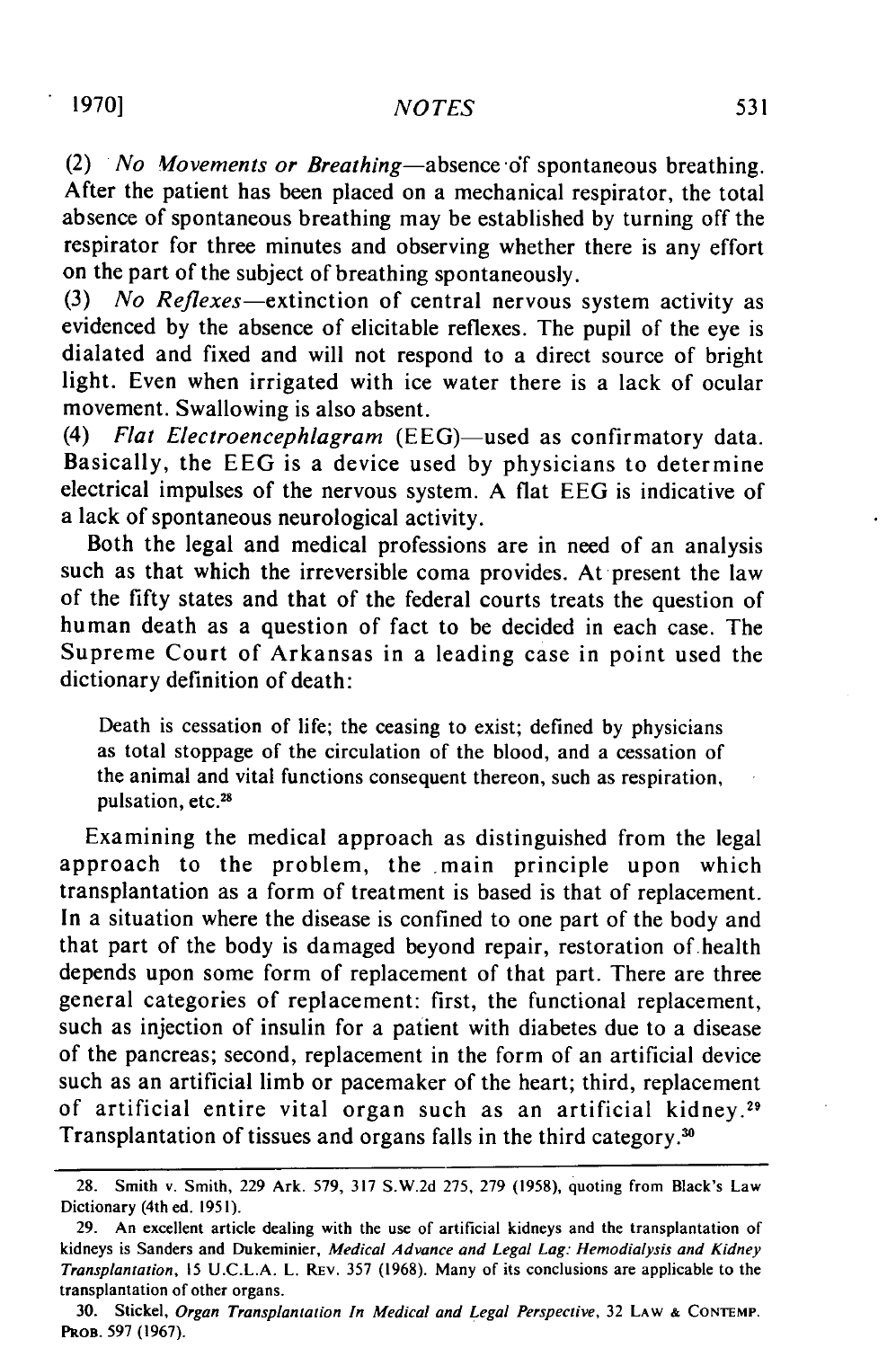The moral and ethical questions inherent in heart transplantation are beyond the scope of this paper.<sup>31</sup> However, one of the main objections to continued heart transplants at this time is that they offer only a small chance of success, that is, only "short term palliation." This is the position taken by Doctors Goodwin and Oakley of the Royal Postgraduate Medical School, London, England:

The correct attitude toward continued cardiac transplantation requires definition at the present time and it would seem wise to call a halt until the problem of rejection and preservation have been more successfully met. The unhesitating way in which Dr. Barnard's lead was followed suggested that a major breakdown of the immunological barrier had been achieved. This has not been so, and it is not only the public that has been carried away by the dramatic events **...** Prognosis in heart disease is notoriously difficult and a possible few months of uncertain existence does not necessarily justify adoption of transplantation for routine treatment of patients. . **.** . Work in tissue-matching and immunosuppression must be intensified until cardiac transplantation offers predictable and worthwhile prospects."

## **CONCLUSION**

The diagnosis of death is a medical test and it will and must always be based on the present state of medical knowledge. No absolute rule can be established concerning the definition of death, for as medical science progresses, the criteria for determining death will necessarily change with it.

There is a conflict between the legally recognized concept of death at a precise moment in time and the present medical definition of death as an irreversible process.<sup>33</sup> The Georgia Anatomical Gift Act is an attempt to make clear the right of every person to donate his organs for transplantation or medical study. The Act is by no means a panacea, but it undoubtedly lays a solid foundation for laws in the field of organ transplantation. The Act falls short in avoiding the determination of the time of death. The irreversible coma definition

**<sup>31.</sup>** A good discussion of this topic appears in Collins, *Heart Transplantation: Ethical* Considerations, 15 CATH. LAWYER 56 (1969); Moffat, Indispensable Role of Independent Medical Judgment, 21 U. **FLA.** L. REV. 477 (1969); Appel, Ethical and Legal Questions Posed By Recent Advances In Medicine, 205 J.A.M.A. 513 (1968).

<sup>32. 77</sup> AM. HEART J. 437,437-440 (1968).

<sup>33.</sup> Brickman, Medico-Legal Problems With The Question of Death, 5 **CAL.** WEST. L. REV. 110,121 (1968).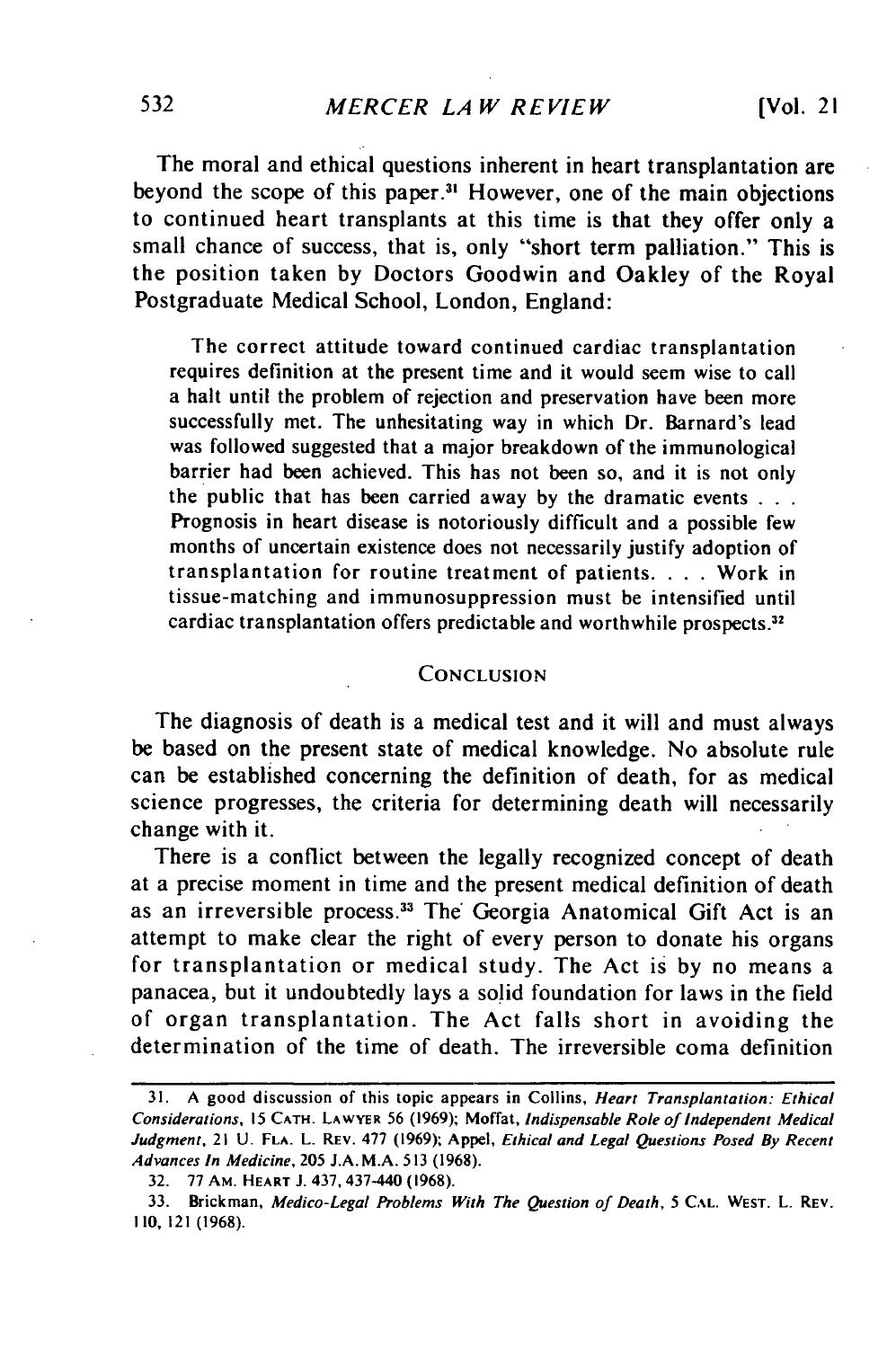proposed by the Harvard Committee is medically sound, and it would seem an easy task to incorporate this into the Georgia Anatomical Gift Act by way of amendment.

C. NATHAN DAVIS

 $\ddot{\phantom{0}}$